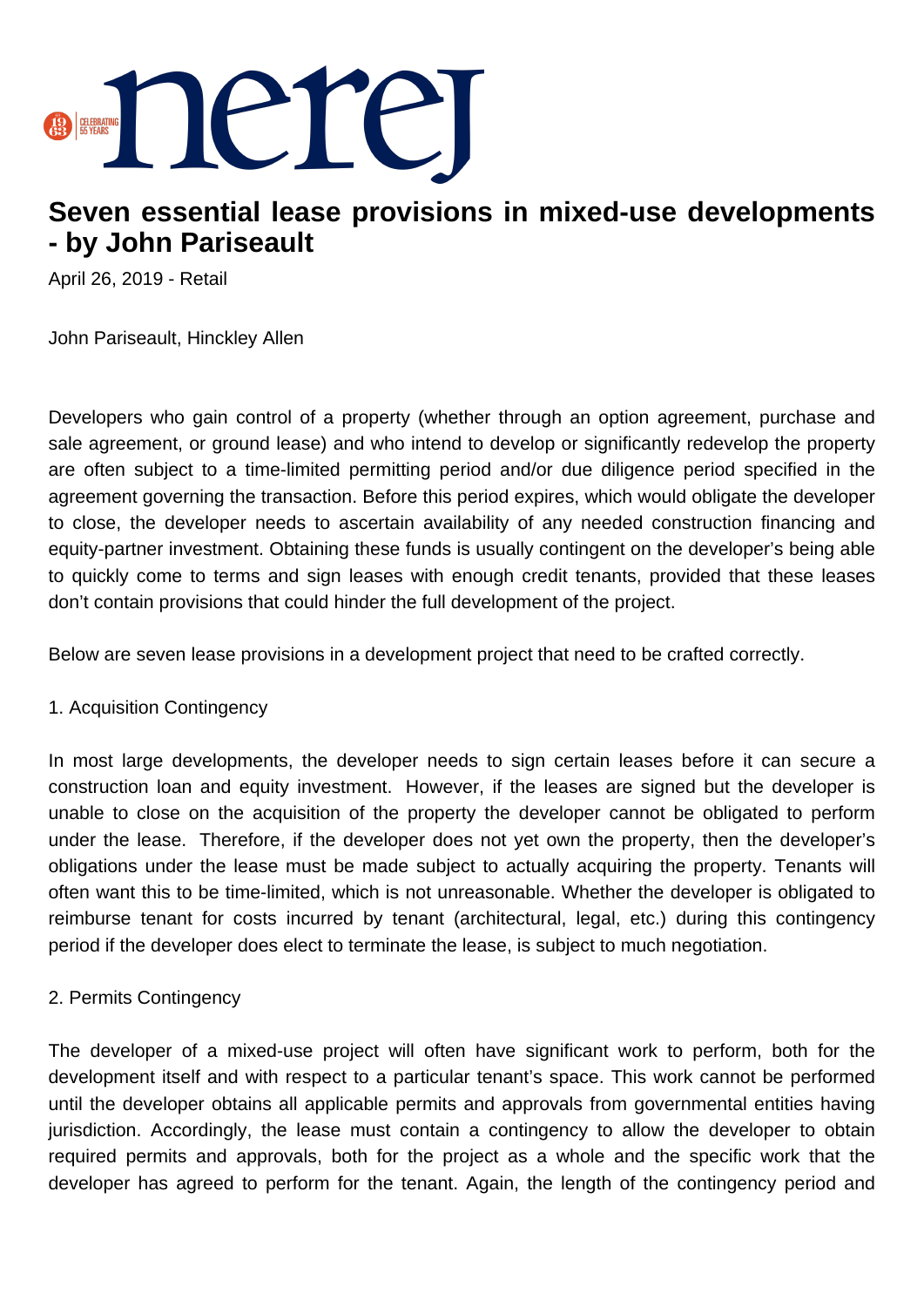whether costs incurred will be reimbursed are the subject of negotiation.

# 3. Delivery Requirements and Timing

Most sophisticated tenant lease forms contain a voluminous list of rent commencement conditions. Oftentimes, tenant will require landlord to cause all common areas to be complete and might require certificates of completion. However, in most development projects, the entire project will not be completed when a specific tenant's space is ready for occupancy. Accordingly, the lease should obligate landlord to complete only those portions of the common areas that landlord is capable of completing prior to delivering a leased premises to tenant.

Landlords and their counsel must also pay close attention to provisions that require the landlord to complete its work by a particular date. One must ask whether landlord will be reliant on tenant plans in order to complete landlord's work. In addition, the construction period should ideally commence after any tenant contingencies have been satisfied, so that that landlord is not expending funds at risk (i.e. while the tenant still has a termination right).

#### 4. Exclusives

Most retail tenants will prohibit landlord from leasing other space in the development to a competitor. A retailer might also wish to prohibit other uses that do not appear to directly compete with tenant's use. The developer should avoid agreeing to a use prohibition that precludes other key tenants that will be necessary for the success of the development. Another consideration is what parts of the development are subject to the restriction. Perhaps the developer can limit restrictions on use to certain portions of the project in order to allow for flexibility in future phases.

# 5. Co-Tenancies

In most cases, retail and entertainment tenants do not want to end up being the only occupant of a development. Accordingly, they will attempt to link their obligation to open and/or pay rent to occupancy by other tenants in the development. Of course, if every tenant made this request, it would create an impasse. To avoid this, the lease should require Tenant to open even if many or all other units are still unoccupied. In return, the lease could provide an alternative rent until a specified number of other tenants have opened.

# 6. No-Builds

Most tenants will want to limit changes that the owner of a property can make to the common areas. In a development or redevelopment project in which layouts are often changing based upon market conditions and municipal approvals, landlord needs the flexibility to modify the site plan to react to these external pressures while preserving tenant protections on parking, access, and similar matters.

# 7. Operating Expenses